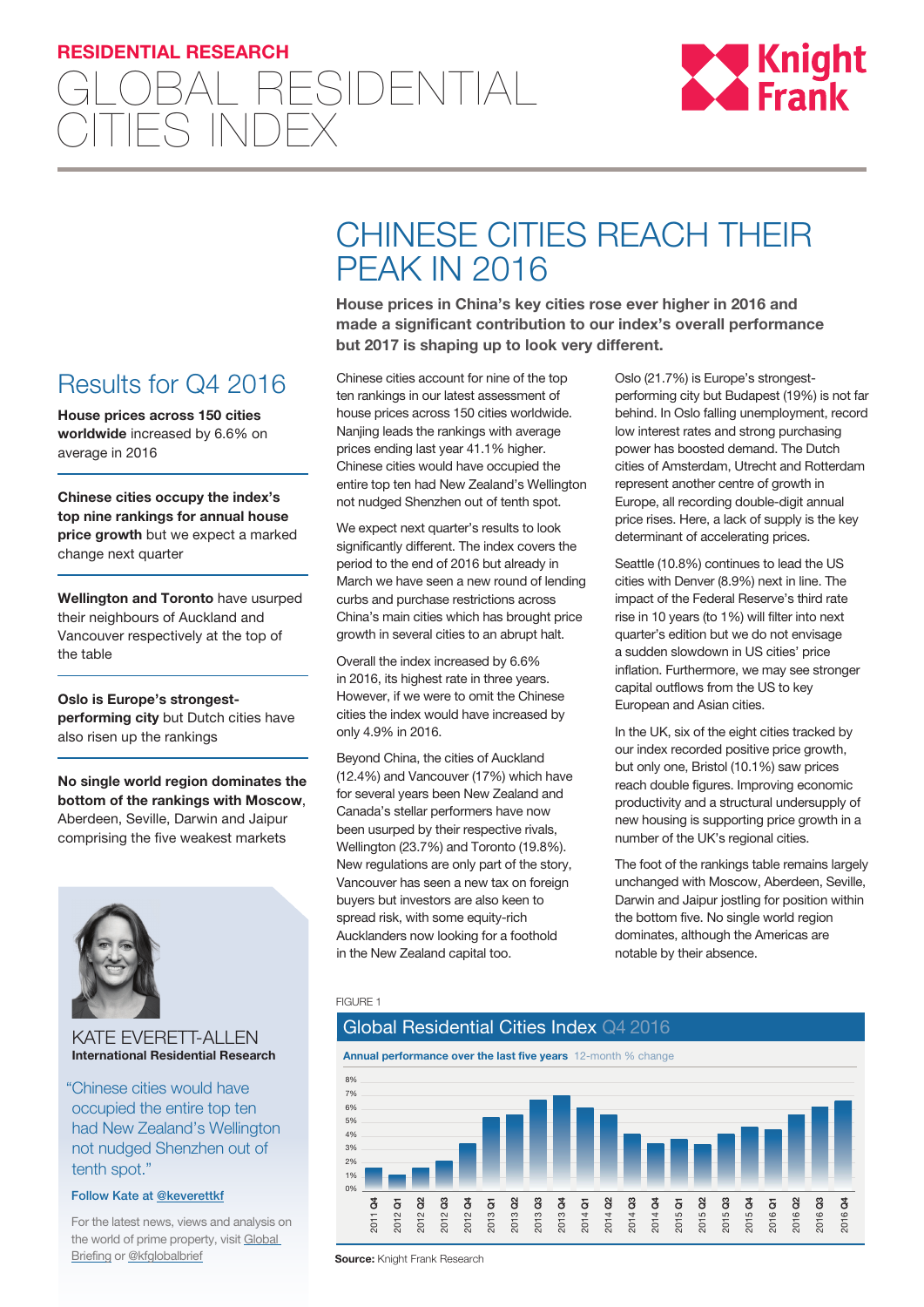#### FIGURE 2 **Global Residential Cities Index**

Tracking mainstream residential prices across 150 cities worldwide



#### FIGURE 3 **Top performing city by world region** 2015 2016 Annual performance to Q4 2016



**Source:** Knight Frank Research

FIGURE 4

**Ups and downs** 

Proportion of cities recording price rises or falls



**WA Knight**<br>A Frank

**Source: Knight Frank Research** 

**Note:** Where official data is published for multiple cities we have selected those cities with the highest GDP or included only those cities tracked by an official source.